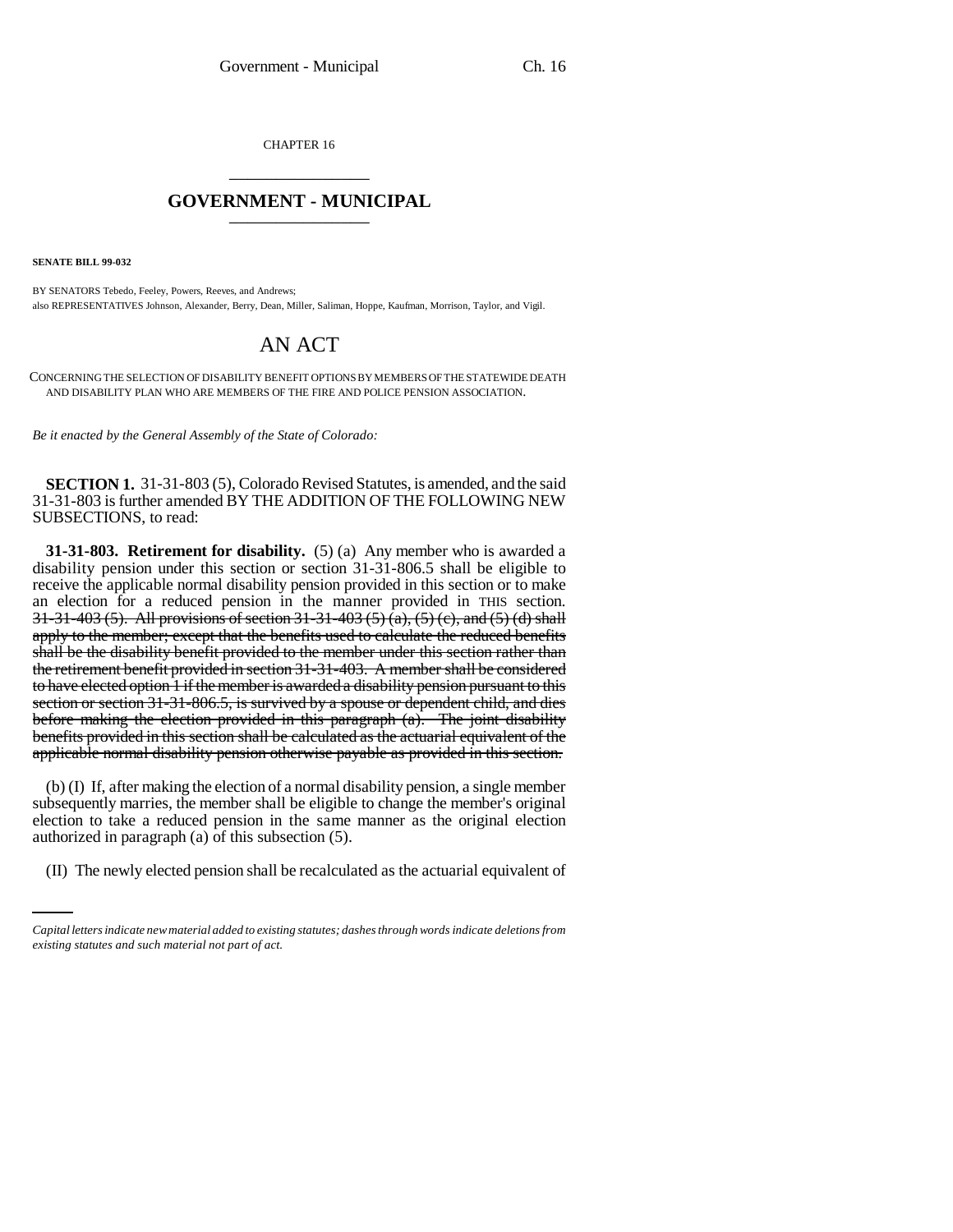## Ch. 16 Government - Municipal

the remainder of the original pension for which the member would otherwise have been eligible if the member had not changed the original election.

(8) (a) A MEMBER ELIGIBLE FOR AN OCCUPATIONAL DISABILITY BENEFIT UNDER SUBSECTION (2) OF THIS SECTION OR AN OCCUPATIONAL DISABILITY BENEFIT UNDER SECTION 31-31-806.5 MAY ELECT TO RECEIVE ONE OF THE FOLLOWING DISABILITY BENEFIT OPTIONS IN LIEU OF SUCH DISABILITY BENEFIT:

(I) OPTION 1. A REDUCED ANNUAL DISABILITY BENEFIT PAYABLE TO THE MEMBER AND, UPON THE MEMBER'S DEATH, ALL OF SUCH REDUCED ANNUAL DISABILITY BENEFIT TO BE PAID TO THE MEMBER'S DESIGNATED BENEFICIARY FOR LIFE;

(II) OPTION 2. A REDUCED ANNUAL DISABILITY BENEFIT PAYABLE TO THE MEMBER AND, UPON THE MEMBER'S DEATH, ONE-HALF OF SUCH REDUCED ANNUAL DISABILITY BENEFIT TO BE PAID TO THE MEMBER'S DESIGNATED BENEFICIARY FOR LIFE; OR

(III) OPTION 3. A REDUCED ANNUAL DISABILITY BENEFIT PAYABLE JOINTLY TO THE MEMBER AND THE MEMBER'S DESIGNATED BENEFICIARY AND, UPON THE DEATH OF EITHER, ONE-HALF OF SUCH REDUCED DISABILITY BENEFIT TO BE PAID TO THE SURVIVOR FOR LIFE.

(b) A MEMBER SHALL BE DEEMED TO HAVE ELECTED OPTION 1 SPECIFIED IN SUBPARAGRAPH (I) OF PARAGRAPH (a) OF THIS SUBSECTION (8) IF THE MEMBER IS AWARDED AN OCCUPATIONAL DISABILITY BENEFIT UNDER SUBSECTION (2) OF THIS SECTION OR AN OCCUPATIONAL DISABILITY BENEFIT UNDER SECTION 31-31-806.5, IS SURVIVED BY A SPOUSE OR DEPENDENT CHILD, AND DIES BEFORE MAKING AN ELECTION ALLOWED UNDER PARAGRAPH (a) OF THIS SUBSECTION (8).

(9) AFTER AN ELECTION HAS BEEN MADE OF ANY OF THE OPTIONS PROVIDED IN PARAGRAPH (a) OF SUBSECTION (8) OF THIS SECTION, THE ELECTION SHALL BE IRREVOCABLE UPON THE MEMBER CASHING THE FIRST DISABILITY BENEFIT CHECK OR SIXTY DAYS FROM THE DATE OF ISSUANCE OF THE CHECK, WHICHEVER OCCURS FIRST. THE MEMBER'S BENEFICIARY DESIGNATION SHALL ALSO BE IRREVOCABLE AT SUCH TIME UNLESS THE MEMBER'S MARITAL STATUS CHANGES AS A RESULT OF DISSOLUTION OF MARRIAGE, DEATH OF A BENEFICIARY, MARRIAGE, OR REMARRIAGE OR IN THE EVENT OF THE DEATH OF A BENEFICIARY. IN SUCH CASE, THE MEMBER MAY DESIGNATE A NEW BENEFICIARY; EXCEPT THAT, IN CASES OF DISSOLUTION OF MARRIAGE, THIS SUBSECTION (9) SHALL ONLY APPLY TO ANY FINAL DISSOLUTION OF MARRIAGE DECREE OF A MEMBER ENTERED ON OR AFTER JULY 1, 1990.

(10) THE JOINT DISABILITY BENEFIT PROVIDED IN THIS SECTION SHALL BE CALCULATED AS THE ACTUARIAL EQUIVALENT OF THE NORMAL ANNUAL DISABILITY BENEFIT OTHERWISE PAYABLE AS PROVIDED IN THIS SECTION. IN THE EVENT OF A CHANGE IN THE BENEFICIARY DESIGNATION PURSUANT TO SUBSECTION (9) OF THIS SECTION, THE JOINT DISABILITY BENEFIT PAYABLE SHALL BE RECALCULATED SO AS TO BE THE ACTUARIAL EQUIVALENT OF THE REMAINDER OF THE ORIGINAL DISABILITY BENEFIT BASED UPON THE MEMBER'S INITIAL BENEFICIARY DESIGNATION, IF ANY.

(11) (a) A MEMBER ELIGIBLE FOR A TOTAL DISABILITY BENEFIT UNDER SUBSECTION (1) OF THIS SECTION OR A TOTAL DISABILITY BENEFIT UNDER SECTION 31-31-806.5 MAY ELECT TO RECEIVE ONE OF THE DISABILITY BENEFIT OPTIONS LISTED IN